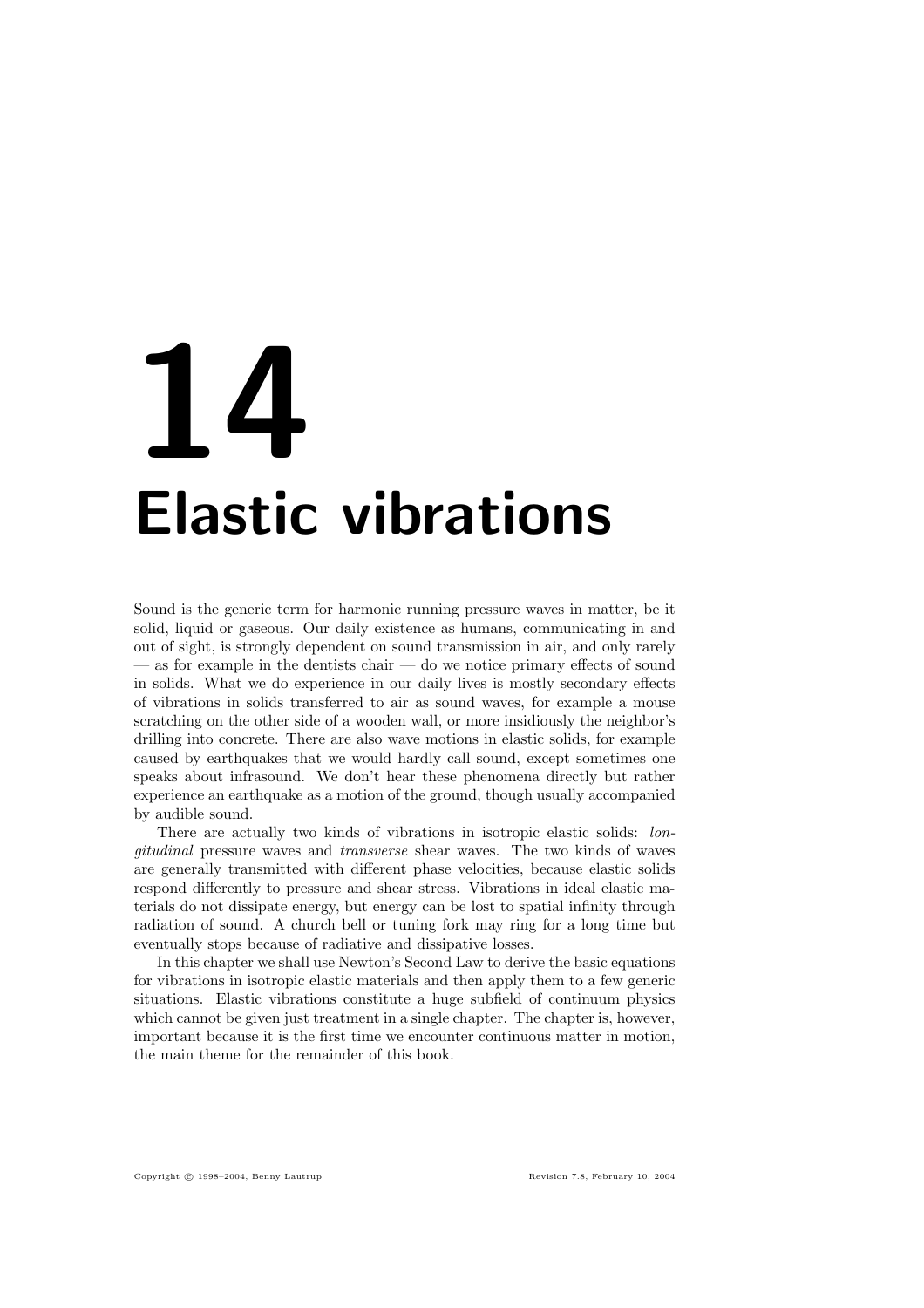# 14.1 Elastodynamics

The instantaneous state of a deformable material is described by a timedependent displacement field  $u(x, t)$  which indicates how much a material particle at time t is displaced away from its original position x. The field  $u(x, t)$  should as before be understood as the displacement away from a chosen reference state which may itself already be highly stressed and deformed. There are, for example, huge static stresses in balance with gravity in the pylons and girders of a bridge, but when the wind acts on the bridge, small-amplitude vibrations may arise around the static state.

In this section we shall first establish the fundamental equation of motion for isotropic elastic matter and then draw some general conclusions about the nature of its solutions. Some of the results to be derived will have much wider application than just for elastic waves.

#### Navier's equation of motion

The actual position of a displaced particle is  $x' = x + u(x, t)$ , and since its original position x is time independent, its actual velocity is  $v(x, t) = \partial u(x, t)/\partial t$ and its acceleration  $w(x,t) = \frac{\partial^2 u(x,t)}{\partial t^2}$ . Newton's Second Law — mass times acceleration equals force — applied to every material particle in the body takes the form,  $dMw = f^*dV$ . Dividing by  $dV$  and re-using the effective force density for an isotropic homogeneous elastic material from the left hand side of the equation of equilibrium  $(12-2)$ , we arrive at *Navier's equation of motion* (1821),

$$
\rho \frac{\partial^2 \boldsymbol{u}}{\partial t^2} = \boldsymbol{f} + \mu \boldsymbol{\nabla}^2 \boldsymbol{u} + (\lambda + \mu) \boldsymbol{\nabla} \boldsymbol{\nabla} \cdot \boldsymbol{u} . \qquad (14-1) \qquad \text{exduction}
$$

Here  $\lambda$ ,  $\mu$ , and  $\rho$  are as before are assumed to be material parameters that do not depend on space and time. In the case that they depend on the spatial position  $x$ , as they do in Earth's solid mantle, Navier's equation of motion takes a somewhat different form (see problem 14.1). This equation of motion reduces by construction to Navier's equilibrium equation for a time-independent displacement. As in elastostatics, the displacement field and the stress vector must be continuous across material interfaces.

It must be emphasized that Navier's equation of motion is only valid in the limit of small and smooth displacement fields. If the displacement gradients are large, non-linear terms will first of all appear in the strain tensor (10-44), but there will also arise non-linear terms from the derivatives of the stress tensor in the effective force, as demonstrated by eq. (12-3). In chapter 15 we shall derive the correct equations of motion for continuous matter (in the Euler representation) with all such terms included.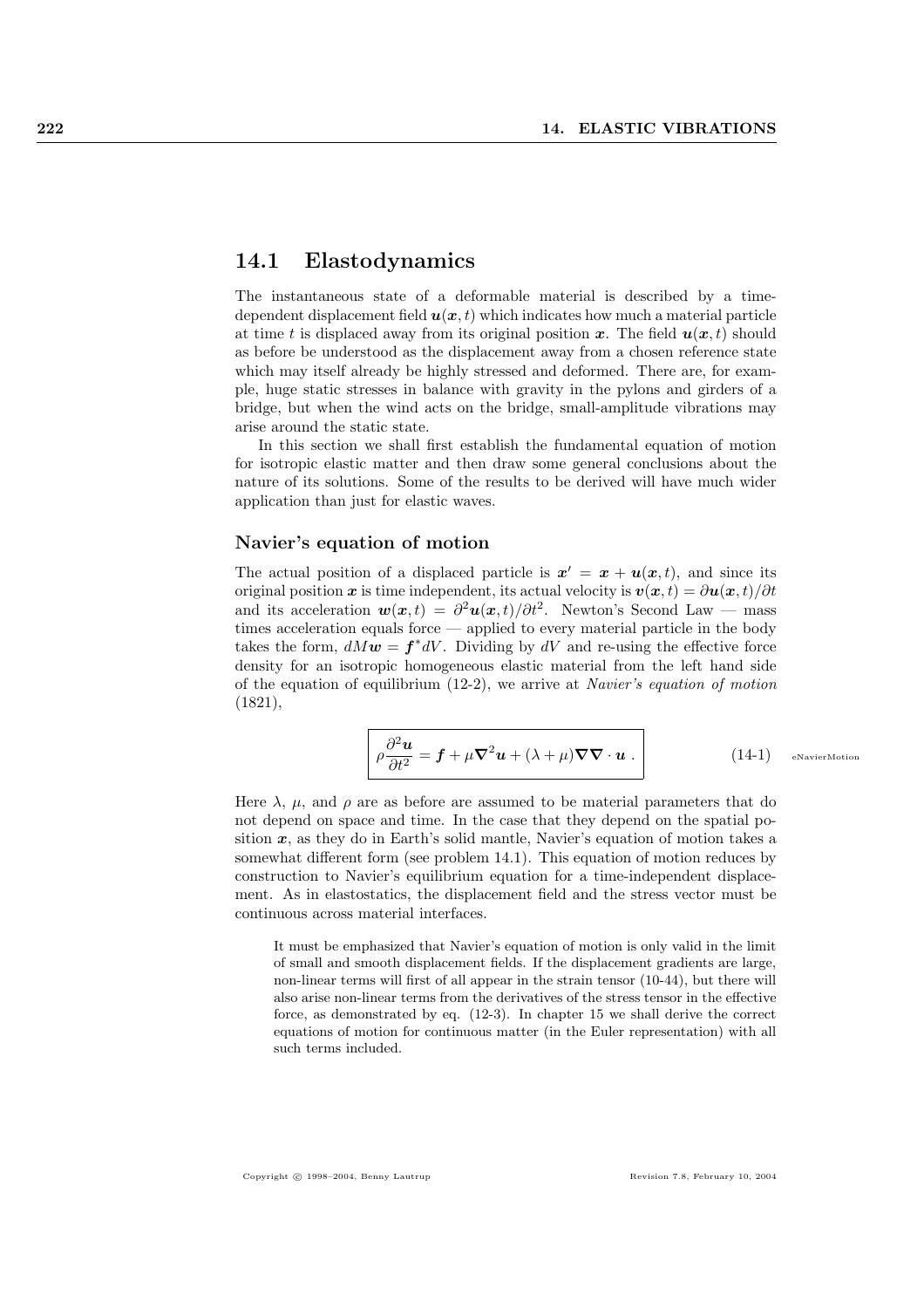## Driving forces, dissipation, and free waves

Time-dependent displacement is often caused by contact forces that — like the wind on the bridge — impose time-dependent stresses on the surface of a body. If you hit a nail with a hammer or stroke the strings of a violin, time-varying displacement fields are also set up in the material. Body forces may likewise drive time-dependent displacements. The Moon's tidal deformation of the rotating Earth is caused by time-dependent gravitational body forces, acting on top of the static gravitational force of Earth itself. Magnetostrictive, electrostrictive, and piezoelectric materials deform under the influence of electromagnetic fields, and are for example used in loudspeakers to set up vibrations that can be transmitted to air as sound.

The omnipresent forces of dissipation — not included in Navier's equation of motion — will in the end make all vibrations die out and turn their energy into heat. Sustained vibrations in an any body can strictly speaking only be maintained by time-dependent external forces continually performing work by interacting with the body. Dissipation is nevertheless so small in most elastic materials that it to a very good approximation can be omitted, as it is in Navier's equation of motion. This argument justifies the study of free elastic waves in a body subject only to time-independent external forces. Due to the linearity of Navier's equation of motion, a time-independent body force may be removed by means of a suitable time-independent displacement, such that the general equation of motion for free elastic waves becomes,

$$
\rho \frac{\partial^2 \mathbf{u}}{\partial t^2} = \mu \nabla^2 \mathbf{u} + (\lambda + \mu) \nabla \nabla \cdot \mathbf{u} .
$$
 (14-2) <sub>efreeElasticWaves</sub>

Although free waves must at some point in time have been created by timedependent driving forces, they will in a finite, isolated, perfectly elastic body continue indefinitely after the driving forces cease to act.

The violin paradox: How can stroking a violin string with a horsehair bow at constant speed make the string vibrate at a nearly constant frequency, when we claim that sustained vibration demands time-dependent driving forces?

Although the external force delivered by your arm to the bow is nearly constant for the length of the stroke, the interaction between the bow and the string develops time-dependence because of the finite difference between static and dynamic friction forces (section 9.1). The string sticks to the bow when it starts to move until the restoring elastic force in the string surpasses the static friction force, whereupon the string slips and begins to move with much smaller or even no friction (if it lifts off the bow). Swinging once back and forth the string eventually again matches the speed of the bow and sticks. Since it only sticks for a very short time, the frequency generated in this way is very nearly equal to the natural oscillation frequency of a taught but otherwise free string. This stickslip mechanism underlies many oscillatory phenomena apparently generated by steady driving forces (see for example problem 9.8 on page 152).

Copyright © 1998–2004, Benny Lautrup Revision 7.8, February 10, 2004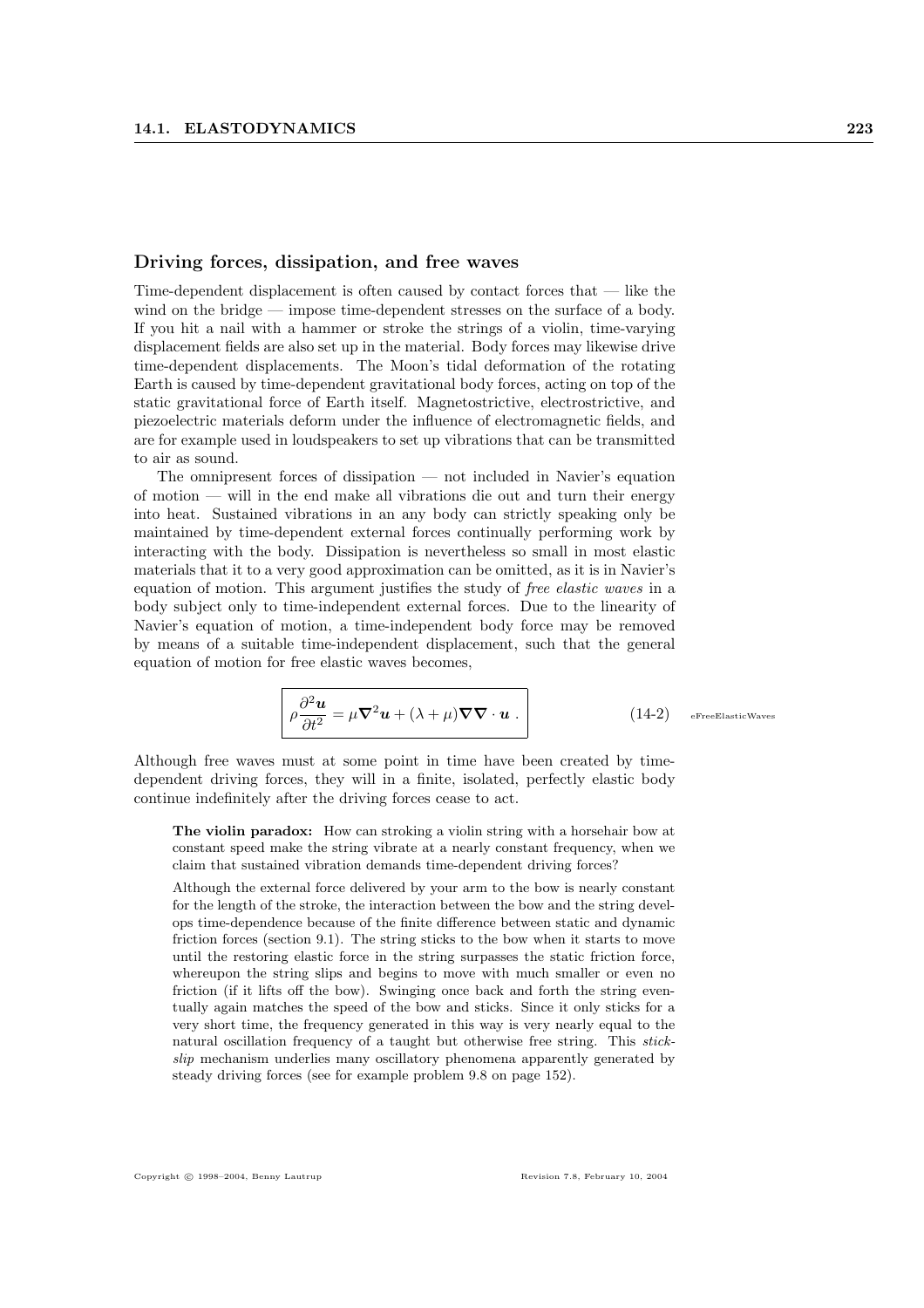## Longitudinal and transverse waves

An arbitrary vector field may always be resolved into longitudinal and transverse components (see problem 14.5),

$$
\boldsymbol{u} = \boldsymbol{u}_L + \boldsymbol{u}_T~, \hspace{2cm} (14\text{-}3) \hspace{2cm} \text{\tiny \it eLongitudinalTransverse} \\
$$

where the longitudinal component  $u<sub>L</sub>$  has no curl, and the transverse component  $u_T$  has no divergence,

$$
\nabla \times \mathbf{u}_L = \mathbf{0} \qquad \qquad \nabla \cdot \mathbf{u}_T = 0 \qquad (14-4)
$$

By the "double-cross" rule (2-67) on page 33 it follows that  $\nabla \times (\nabla \times \mathbf{u}_L)$  $\mathbf{\nabla}(\mathbf{\nabla}\cdot\mathbf{u}_L)-\mathbf{\nabla}^2\mathbf{u}_L=\mathbf{0}$ , or  $\mathbf{\nabla}\mathbf{\nabla}\cdot\mathbf{u}_L=\mathbf{\nabla}^2\mathbf{u}_L$ , so that the wave equation (14-2) specialized to purely longitudinal and transverse free waves becomes,

$$
\rho \frac{\partial^2 \mathbf{u}_L}{\partial t^2} = (\lambda + 2\mu) \nabla^2 \mathbf{u}_L , \qquad \rho \frac{\partial^2 \mathbf{u}_T}{\partial t^2} = \mu \nabla^2 \mathbf{u}_T . \qquad (14-5)
$$

Conversely it may be shown that the longitudinal and transverse components of any mixed field (14-3) must also satisfy these equations (see problem 14.5).

Both of these equations are in the form of the standard wave equation,

$$
\frac{\partial^2 \mathbf{u}}{\partial t^2} = c^2 \nabla^2 \mathbf{u} , \qquad (14-6) \qquad \text{estandardWave}
$$

for non-dispersive waves with phase velocity  $c$ . For longitudinal and transverse waves the phase velocities are,

$$
c_L = \sqrt{\frac{\lambda + 2\mu}{\rho}}, \qquad \qquad c_T = \sqrt{\frac{\mu}{\rho}}.
$$
 (14-7) <sup>eElasticWaveVelocities</sup>

In typical elastic materials the phase velocities are a few kilometers per second which is an order of magnitude greater than the velocity of sound in air, but roughly of the same magnitude as the sound velocity in liquids, such as water.

The ratio between the transversal and longitudinal velocities is a useful dimensionless parameter,

$$
q = \frac{c_T}{c_L} = \sqrt{\frac{\mu}{\lambda + 2\mu}} = \sqrt{\frac{1 - 2\nu}{2(1 - \nu)}}.
$$
 (14-8)  $\text{e}^{\text{r}}\text{Lratio}$ 

It depends only on Poisson's ratio  $\nu$ , and is a monotonically decreasing function of  $\nu$ . Its maximal value  $\frac{1}{2}\sqrt{3} \approx 0.87$  is obtained for  $\nu = -1$ , implying that the transverse velocity is always smaller than the longitudinal one. In practice there are no materials with  $\nu < 0$ , so the realizable upper limit to the ratio is instead  $\frac{1}{2}\sqrt{2} \approx 0.71$ . For the typical value  $\nu = \frac{1}{3}$  we get  $q = 1/2$ , and longitudinal waves typically propagate with double the speed of transverse waves.

|             | $c_L$ | q  |
|-------------|-------|----|
| Material    | km/s  | ℅  |
|             |       |    |
| Aluminium   | 6.4   | 48 |
| Titanium    | 6.1   | 51 |
| <b>Iron</b> | 5.9   | 54 |
| Nickel      | 5.8   | 52 |
| Magnesium   | 5.8   | 54 |
| Quartz      | 5.5   | 63 |
| Wolfram     | 5.2   | 55 |
| Copper      | 4.7   | 49 |
| Silver      | 3.7   | 45 |
| Gold        | 3.6   | 33 |
| Lead        | 2.1   | 33 |

Longitudinal sound speed and the ratio of transverse to longitudinal speed,  $q = c_T/c_L$ , for various isotropic materials. The lightest and hardest materials generally have the largest longitudinal sound speed.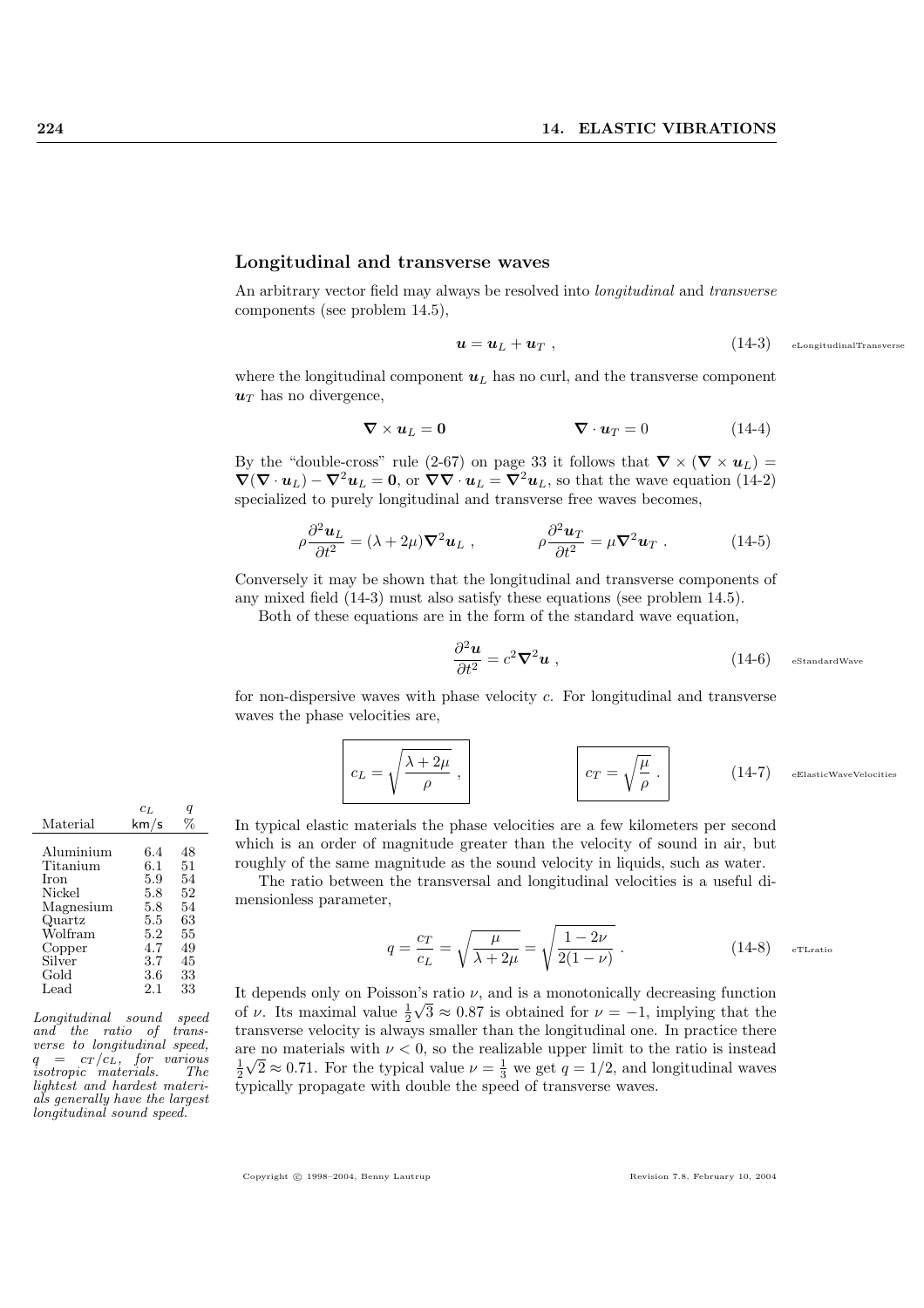

Figure 14.1: Seismogram of earthquake of size 4.2 that took place in Comanche county, Oklahoma on April 28, 1998. Reproduced here with the permission of the Oklahoma Geological Survey (to be obtained). The four traces are:  $EHZ$  vertical earth velocity at all frequencies,  $BHZ$  the low-frequency vertical component, br the low-frequency horizontal compressional component (Rayleigh waves), and bt the low-frequency horizontal shear component (Love waves). The times labeled Pn and Sg represent the onset of the primary and secondary disturbances.

The tiny pressure change (11-14) generated by the displacement field is  $\Delta p = -K \nabla \cdot \boldsymbol{u}$ , where  $K = \lambda + \frac{2}{3}\mu$  is the bulk modulus. Since  $\nabla \cdot \boldsymbol{u} = 0$ for transverse waves, only the longitudinal waves are accompanied by an oscillating pressure. They are for this reason also called pressure waves or compressional waves.Transverse waves generate no pressure changes in the material, only shear, and are therefore called shear waves.

Finally, it must be emphasized that although the longitudinal and transverse displacement fields individually satisfy the standard wave equation, the boundary conditions on the surface of a body must be applied to the complete displacement field (14-3). The boundary conditions will thus in general couple the longitudinal and transverse components, the only exception being plane waves in an infinitely extended medium.

Earthquake wave types: In earthquakes (see fig. 14.1) pressure waves are denoted P (for *primary*), because they arrive first due to the higher longitudinal phase velocity in any material. Typically the move at speeds of  $4 - 7$  km/s in the Earth's crust. Shear waves move at roughly half the speed and thus arrive later at a seismometer. They are for this reason denoted by S (for *secondary*). In fluid material, such as the Earth's liquid core, shear waves cannot propagate. Besides these body waves, Earthquakes are also accompanied by surface waves to be discussed in section 14.3.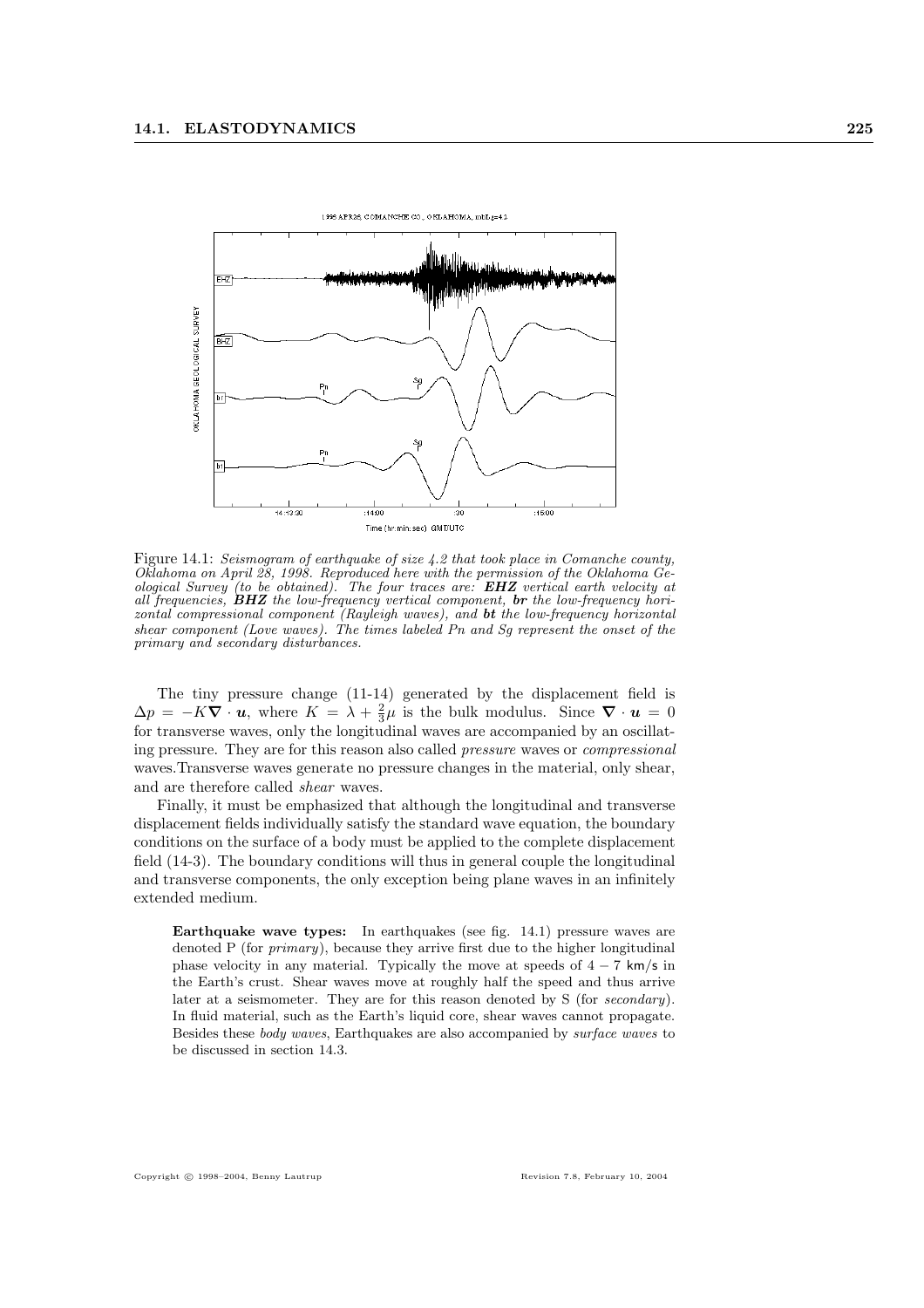## Harmonic analysis

A general mathematical theorem due to Fourier tells us that any time-dependent function may be resolved in a superposition of *harmonic* or *monochromatic* components, each oscillating with a single frequency. For linear differential equations — ordinary or partial — with time-independent coefficients this is particularly advantageous because it reduces the time-dependent problem to a time-independent one (for each frequency).

A real harmonic displacement field with *circular frequency*  $\omega$  and *period*  $2\pi/\omega$ satisfies the equation,

$$
\frac{\partial^2 \mathbf{u}}{\partial t^2} = -\omega^2 \mathbf{u} \ . \tag{14-9}
$$

The most general solution is a linear superposition of two time-independent standing wave fields  $u_1(x)$  and  $u_2(x)$ ,

$$
\mathbf{u}(\mathbf{x},t) = \mathbf{u}_1(\mathbf{x})\cos\omega t + \mathbf{u}_2(\mathbf{x})\sin\omega t \ . \tag{14-10}
$$

Instead of working with two real fields it is often most convenient to collect them in a single complex time-independent standing-wave field,

$$
u(x) = u_1(x) + iu_2(x) . \qquad (14-11)
$$

The harmonic displacement field then becomes the real part of a complex field,

$$
\mathbf{u}(\mathbf{x},t) = \mathcal{R}e\left[\mathbf{u}(\mathbf{x})\,e^{-i\omega t}\right] \ . \tag{14-12}
$$

The displacement velocity is correspondingly given by the imaginary part,

$$
\frac{\partial \boldsymbol{u}(\boldsymbol{x},t)}{\partial t} = \omega \mathcal{I}m \left[ \boldsymbol{u}(\boldsymbol{x}) e^{-i\omega t} \right] , \qquad (14-13)
$$

as may easily be verified.

Since the wave equation (14-2) is linear in  $u$ , it is also satisfied by the velocity field  $\partial u/\partial t$  and thus by both the real and imaginary part of the complex field  $u(x)e^{-i\omega t}$ , *i.e.* by the whole complex field itself. Inserting this field into the wave equation we obtain a single time-independent equation for the complex standing-wave field  $u(x)$ ,

$$
-\rho\omega^2\mathbf{u} = \mu\nabla^2\mathbf{u} + (\lambda + \mu)\nabla\nabla\cdot\mathbf{u} \ . \tag{14-14}
$$
 *e*FreefharmonicWave

It may be viewed as an *eigenvalue equation* for the operator  $\mu \delta_{ij} \nabla^2 + (\lambda + \mu) \nabla_i \nabla_j$ with eigenfunction  $u(x)$  and  $-\rho\omega^2$  as eigenvalue. It may be shown that  $\omega^2$  is always real and positive (problem 14.4). In a finite body, the boundary conditions only allow solutions for a discrete set of eigenfrequencies, whereas in an infinite medium the eigenfrequencies normally form a continuum.

The harmonic analysis may immediately be extended to Navier's equation of motion with a time-dependent body force field  $f(x, t)$ . This will only add the complex harmonic amplitude  $f(x)$  of the force field to the right hand side of  $(14-14)$ .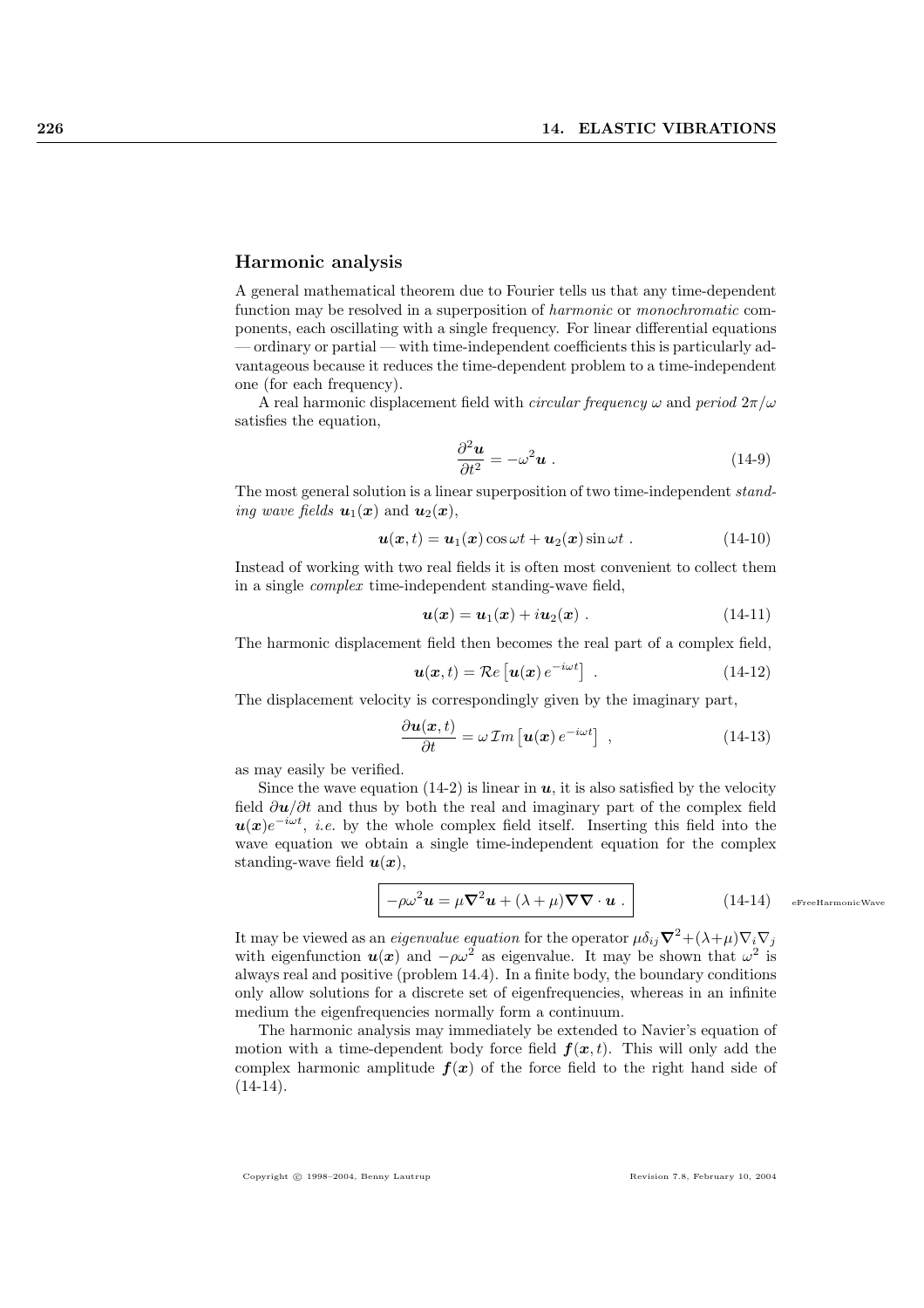

Figure 14.2: Displacement fields for plane waves moving towards the top. (a) Longitudinal wave; the displacement oscillates in the direction of motion. (b) Transversal wave; the displacement oscillates orthogonally to the direction of motion.

#### Plane waves

Plane waves have infinite extension, and infinitely extended material bodies do not exist. Nevertheless, deeply inside a finite body, far from the boundaries, conditions are almost as if the body were infinite, and the displacement field may be resolved into a superposition of independent longitudinal or transverse plane waves. The condition for this to be possible is that the typical wave lengths contained in the wave should be much smaller than the dimensions of the body or the distance to boundaries.

It is instructive to carry through the harmonic analysis for a plane harmonic wave, described by (the real part of) a complex harmonic field of the form,

$$
u = a e^{i(k \cdot x - \omega t)}.
$$
 (14-15) 
$$
e^{i \oint_{\text{S}_{\text{ref}}} \text{S}_{\text{ref}}} \text{gptically}_{\text{tw}} \text{gertively}
$$

Here  $\boldsymbol{a}$  is the generally complex *amplitude* or *polarization vector*,  $\boldsymbol{k}$  the *wave* vector, and  $\omega$  the circular frequency. The wave's direction of propagation is  $k/|k|$ , its wavelength  $2\pi/|k|$ , and its period  $2\pi/\omega$ . The phase of the wave is  $k \cdot x - \omega t$ , and its phase velocity  $\omega / |\mathbf{k}|$ . Inserting this field into (14-2) (or just  $ae^{ik \cdot x}$  into (14-14)), we obtain,

$$
\rho \omega^2 \boldsymbol{a} = \mu \boldsymbol{k}^2 \boldsymbol{a} + (\lambda + \mu) \boldsymbol{k} \boldsymbol{k} \cdot \boldsymbol{a} \; . \tag{14-16} \qquad \qquad (14-16)
$$
 <sub>ePlaneElasticWaveAmplitude</sub>

This is a simpel eigenvalue equation for the real symmetric  $3 \times 3$  matrix  $\mu \mathbf{k}^2 \delta_{ij} +$  $(\lambda + \mu)k_i k_j$ , with eigenvector **a** and eigenvalue  $\rho \omega^2$ .

The eigenvectors are easily found. One is longitudinal with amplitude proportional to the wave vector itself,  $\mathbf{a} \sim \mathbf{k}$ . Inserting this into (14-16) we obtain  $\bar{\rho}\omega^2 = (\lambda + 2\mu)\mathbf{k}^2$ , showing that a general longitudinal harmonic plane wave is of



A plane wave has constant phase on planes orthogonal to the wave vector  $\boldsymbol{k}$  (here with  $k_y = 0$ ). The phase<br>is expatially were value with wavelength  $\lambda = 2\pi/|\mathbf{k}|$ .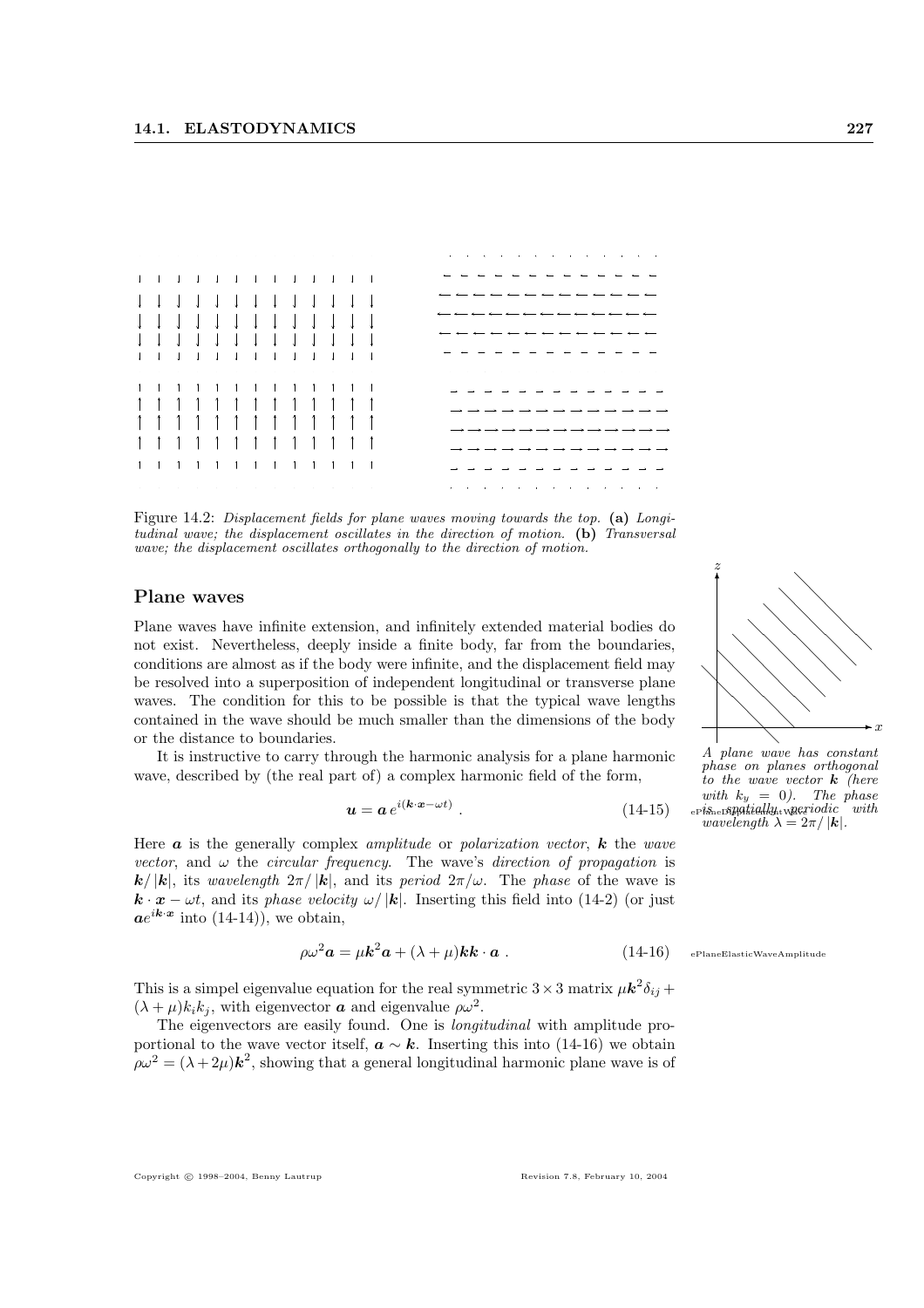the form (see fig.  $14.2(a)$ ),

$$
\mathbf{u}_L = A \, \mathbf{k} \, e^{i(\mathbf{k} \cdot \mathbf{x} - \omega t)} \;, \qquad |\mathbf{k}| = \frac{\omega}{c_L} \;, \qquad (14-17)
$$

where  $c_L$  is given in (14-7) and A is an arbitrary complex number representing the longitudinal amplitude. The two other eigenvectors are transverse with amplitudes orthogonal to the wave vector, *i.e.*  $\mathbf{k} \cdot \mathbf{a} = 0$ , and it follows from (14-16) that  $\rho\omega^2 = \mu \mathbf{k}^2$ . The transverse harmonic plane wave is therefore of the form (see fig.  $14.2(b)$ ),

$$
\boldsymbol{u}_T = \boldsymbol{a}_T e^{i(\boldsymbol{k}\cdot\boldsymbol{x}-\omega t)} \;, \qquad |\boldsymbol{k}| = \frac{\omega}{c_T} \; . \tag{14-18}
$$

where  $a_T$  is an arbitrary vector orthogonal to k. All of the transverse directions orthogonal to  $k$  propagate with the same phase velocity, and are thus *degenerate* eigenvectors. We may write  $a_T = A_1 n_1 + A_2 n_2$  where  $n_1$  and  $n_2$  are mutually orthogonal transverse vectors (both orthogonal to  $k$ ), and  $A_1$  and  $A_2$  are arbitrary complex numbers representing the transverse amplitudes.

Fourier's theorem applied to both space and time variables tells us that the most general solution to the wave equation  $(14-2)$  is (the real part of) a superposition of longitudinal and transverse plane waves with different frequencies, directions of propagation, and amplitudes.

# 14.2 Refraction and reflection

The simplest system which differs from from an infinitely extended medium consists in two semi-infinite media interfacing along a plane. The materials on the two sides of the interface are homogeneous and isotropic, but have different longitudinal and transverse phase velocities,  $c_L$ ,  $c_T$  and  $c'_L$ ,  $c'_T$ . A plane wave incident on one side of the interface will give rise to both a refracted wave on the other side and a reflected wave on the same side. Even if the incident wave is purely longitudinal or purely transverse, the refracted and reflected waves will in general be superpositions of longitudinal and transverse waves propagating in different directions. In this section we shall investigate some aspects of the these waves which even in this simplest non-trivial case are rather complicated.

#### Snell's law

Taking the interface to be the  $x_y$ -plane  $z = 0$  of the coordinate system, the planar geometry is translationally invariant in all directions along  $x$  and  $y$ . That permits us to resolve the displacement field on either side into a superposition of plane waves of the form (14-15) where all the components have the same fixed values of  $\omega$ ,  $k_x$  and  $k_y$  on both sides of the interface, whereas in the z-direction the waves may have different values of  $k_z$  and  $k'_z$ . From this we conclude that the refracted and reflected waves propagate in the same plane as the incident wave.

$$
\begin{array}{c}\nz\\\n\\
\downarrow \\
\omega, k_x, k_y, k_z'\n\\
\omega, k_x, k_y, k_z\nc_L, c_T\n\end{array}
$$

A plane interface between two media. The material properties are different on the two sides of the interface, but the frequency and the wave numbers components along the interface are the same.



An incident longitudinal wave Lin is refracted into longitudinal and transverse components  $L'$ ,  $T'$ , and also reflected into L, and T.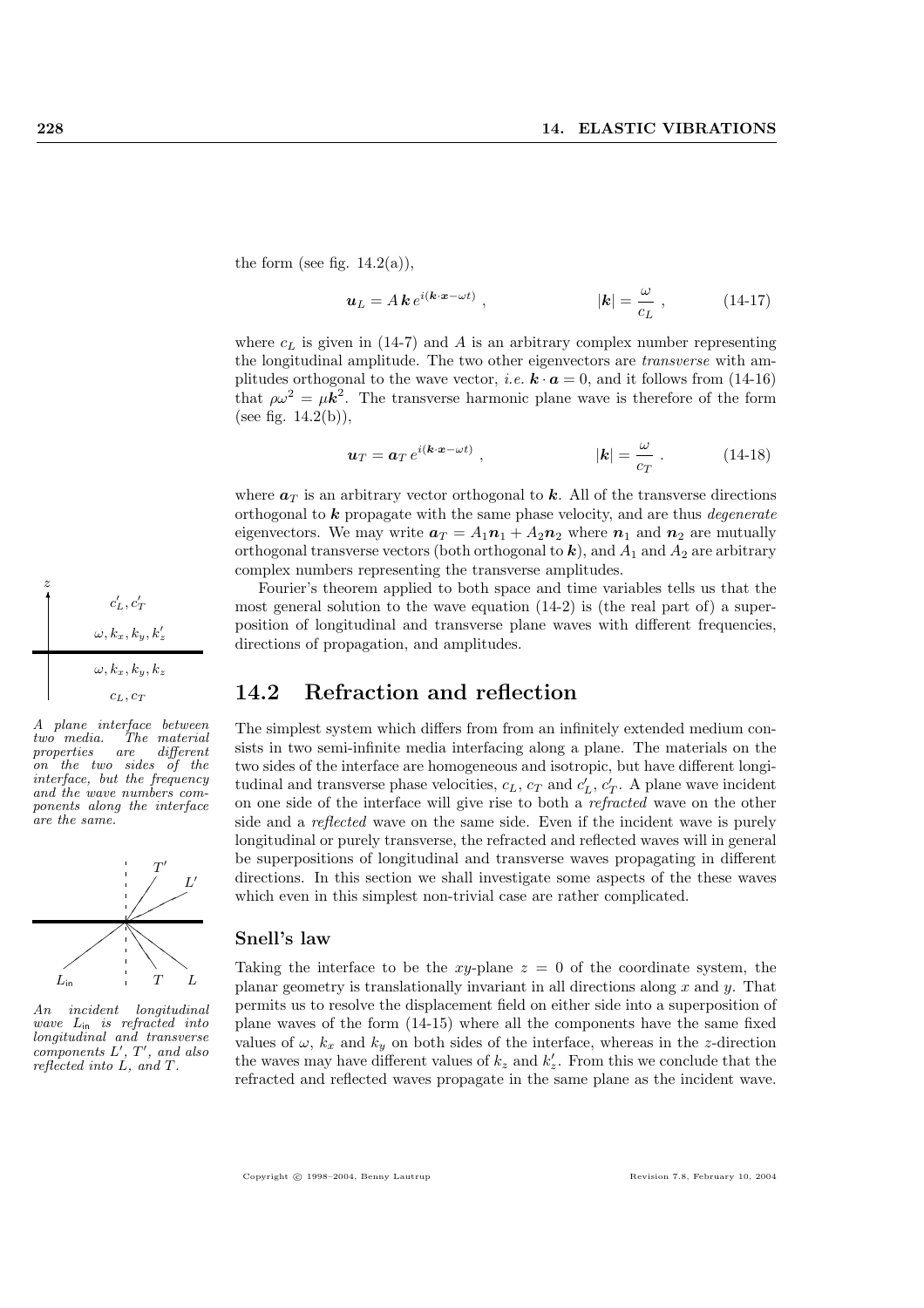In the following we shall without loss of generality choose the waves to propagate in the xz-plane with  $k_y = 0$  and  $k_x \geq 0$ .

A simple geometric construction shows that the angle between the normal to the interface and the direction of propagation of any plane wave with phase velocity  $c = \omega / |\mathbf{k}|$  is given by

$$
\sin \theta = \frac{k_x}{|\mathbf{k}|} = \frac{k_x c}{\omega} \tag{14-19}
$$

From the geometry it also follows that

$$
|k_z| = k_x \cot \theta = \sqrt{\frac{\omega^2}{c^2} - k_x^2}
$$
\n
$$
(14-20)
$$
\n
$$
(14-20)
$$
\n
$$
\text{the angle between the direction of propagation and the potential of the surface.}
$$
\n
$$
(14-20)
$$
\n
$$
\text{reparallel between the direction of the surface.}
$$

For  $k_x < \omega/c$  the last expression is real and  $\theta < 90^\circ$ . We shall later discuss what happens for  $k_x > \omega/c$  where the squareroot becomes imaginary.

But since  $k_x$  and  $\omega$  are the same for any plane wave component, the angles of incidence of two different wave components with phase velocities  $c_1$  and  $c_2$  must be related by *Snell's law*,<br>
Willebrord van Roijen Snell<br>
(1580-1626) Dutch math-

$$
\frac{\sin \theta_2}{\sin \theta_1} = \frac{c_2}{c_1} \, .
$$
\n(14-21)

\nenduction.

\n(14-22)

\n(14-23)

\nremutation. Contrળutea to  
e<sup>geodesy</sup> (triangular) and  
tion.

This relation applies to any combination of plane wave components whether they are longitudinal or transverse, on the same side (ipsilateral) as for reflection or on opposite sides (contralateral) as for refraction. Since  $c_L > c_T$  we always have  $\theta_L > \theta_T$  for the ipsilateral longitudinal and transverse components of a refracted or reflected wave. Reflected and incident waves of the same type will have the same angles with the normal. The angles of contralateral components are determined by the different material properties of the interfacing media, and cannot be generally characterized.

Snell's law takes the same form for elastic, acoustic, and electromagnetic waves. The fact that light moves with smaller phase velocity in water than in air immediately tells us that a light ray passing the plane water surface has a smaller angle with the normal in water than in air, thereby explaining the familiar observation that a straight rod apparently breaks when it is partially immersed into water. If the interface is curved we expect that Snell's law will be valid for wavelengths much smaller than the radii of curvature of the interface.

A peculiar thing happens when a refracted wave passes from lower to higher phase velocity,  $c' > c$  (which it will always do from one side of the interface). Increasing the angle of incidence there will be a maximal incidence angle  $\theta_{\text{max}}$ satisfying  $\sin \theta_{\text{max}} = c/c'$  where the refraction angle becomes  $\theta' = 90^{\circ}$ , and the wave appears to crawl along the interface. For  $\theta > \theta_{\text{max}}$  the incident wave is completely unable penetrate the interface and is totally reflected. Comparing with (14-20) total reflection is seen to correspond to imaginary values of the refracted ★ ★ ★ ★ ★ ★ θ  $k_{x}$ k  $|k_z|$ 

Geometry for determining the angle between the direc-

 $(1580-1626)$ . ematician. Contributed to geodesy (triangulation), and tion.



An incident transverse wave produces a reflected transverse wave having the same angle with the normal,  $\Theta_T = \theta$ , but may also produce a longitudinal wave with larger angle. Snell's law connects all these angles with the phase velocities.



Refraction into a medium with higher phase velocity  $c' > c$ .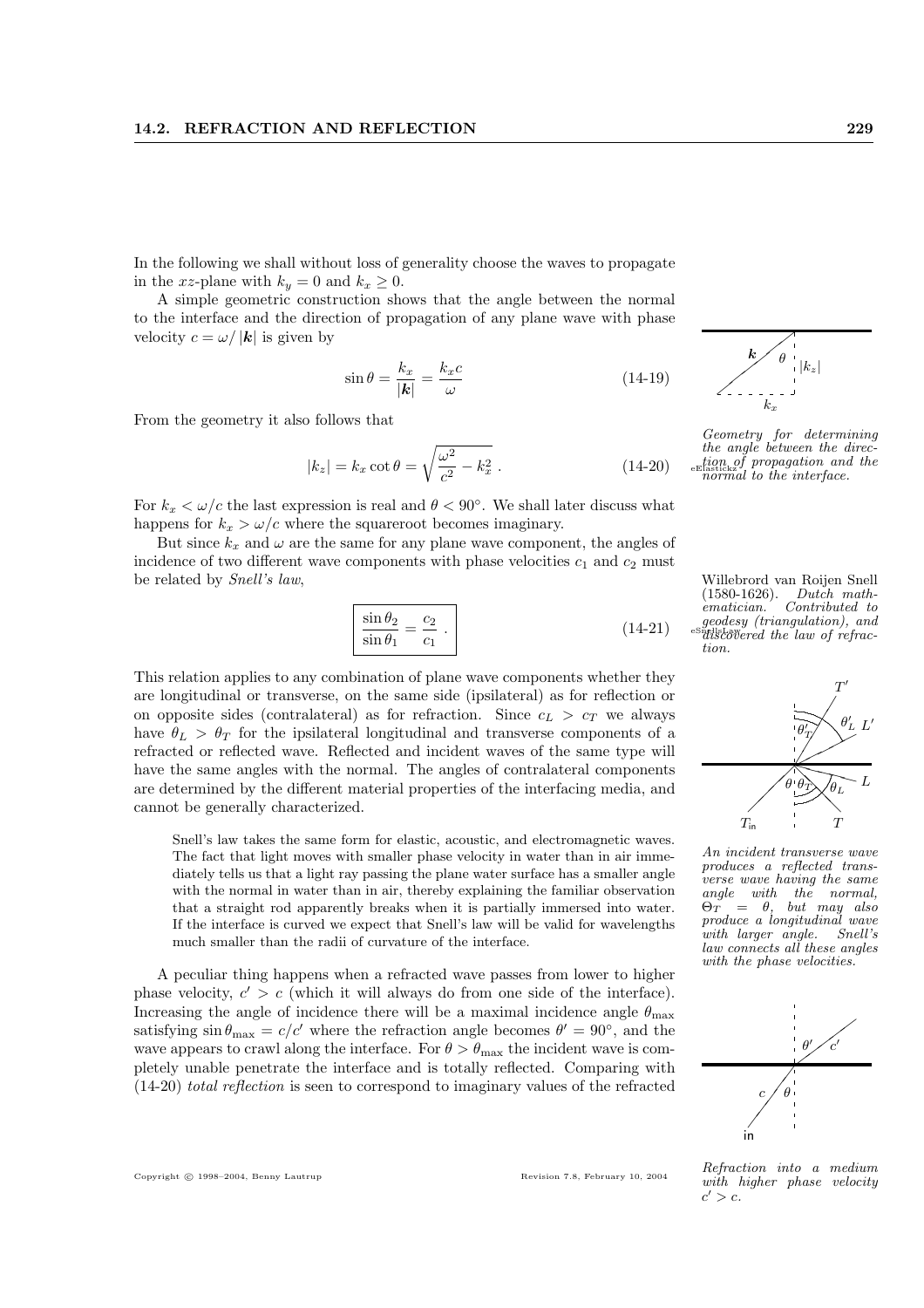wave vector component  $k'_z$ . A similar phenomenon takes place for reflection in isotropic elastic media when the incident wave is transverse. The reflected longitudinal wave has always larger velocity than the reflected transverse wave, and there will be a maximal incident angle for longitudinal reflection. Beyond that angle, the reflected wave will necessarily be purely transverse.

Total reflection is well-known to divers looking at the water surface from below, or to fish looking at you from inside their aquarium. It is also of great importance for the functioning of optical fibers where total reflection guarantees that light sent down along the fiber stays inside the fiber even if it bends and winds.

### Boundary conditions

At the interface  $z = 0$ , the boundary conditions demand continuity of the displacement fields and the stress vectors on the two sides of the interface,

$$
u'_x = u_x
$$
,  $u'_y = u_y$ ,  $u'_z = u_z$ , (14-22a)

$$
\sigma'_{xz} = \sigma_{xz} , \qquad \qquad \sigma'_{yz} = \sigma_{yz} , \qquad \qquad \sigma'_{zz} = \sigma_{zz} . \qquad (14-22b)
$$

A single incident longitudinal or transverse wave can in principle generate one longitudinal and two transverse waves on either side of the interface. The amplitudes of the six waves are determined by the six boundary conditions. Intuitively it is fairly clear that "supertransverse" waves polarized orthogonally to the plane of incidence (*i.e.* along the y-direction) must decouple from the others which only involve the  $x$  and  $z$ -directions. We therefore only face four equations with four unknowns for the waves with polarization in the plane of incidence, or two equations with two unknowns for the "super-transverse" waves. It is still an unpleasant task to solve four equations with four unknowns, so in the remainder of this section we shall limit the analysis to a couple of cases resulting in only two equations with two unknowns.

#### "Supertransverse" waves at an interface

In a "supertransverse" wave the incident as well as the reflected and refracted components are polarized along  $e_y = (0, 1, 0)$ . It is convenient to set  $k_x = k$  and define  $k_T =$  $\frac{a_1}{a_2}$  $\sqrt{(\omega/c_T)^2 - k^2}$  and  $k'_T =$  $(0, 1, 0)$ . It is convenient to set  $\kappa_x = \kappa$  and  $\sqrt{(\omega/c'_T)^2 - k^2}$ . Leaving out the common factor  $e^{i(kx-\omega t)}$ , the only non-vanishing displacement components are,

$$
u_y = e^{ik_T z} + Ae^{-ik_T z} , \qquad \qquad u'_y = A'e^{ik'_T z} , \qquad (14-23) \qquad \text{e}^{\text{SuperTransverse}}
$$

The first term in  $u_y$  represents the incident field, normalized to unity, while the second term represents the reflected wave with amplitude A. The field  $u'_y$  consists entirely of the refracted wave with amplitude  $A'$ . Since all the diagonal strains vanish, the boundary conditions are  $u'_y = u_y$  and  $\sigma'_{yz} = \sigma_{yz}$  at  $z = 0$ . Using that  $\sigma_{yz} = \mu \nabla_z u_y$  and  $\sigma'_{yz} = \mu' \nabla_z u'_y$  we are lead to the equations,

$$
A' = 1 + A , \qquad \qquad \mu' k'_T A' = \mu k_T (1 - A) . \qquad (14-24)
$$



An incident supertransverse wave  $T_{\text{in}}$  is refracted and reflected into supertransverse waves,  $T'$  and  $T$ .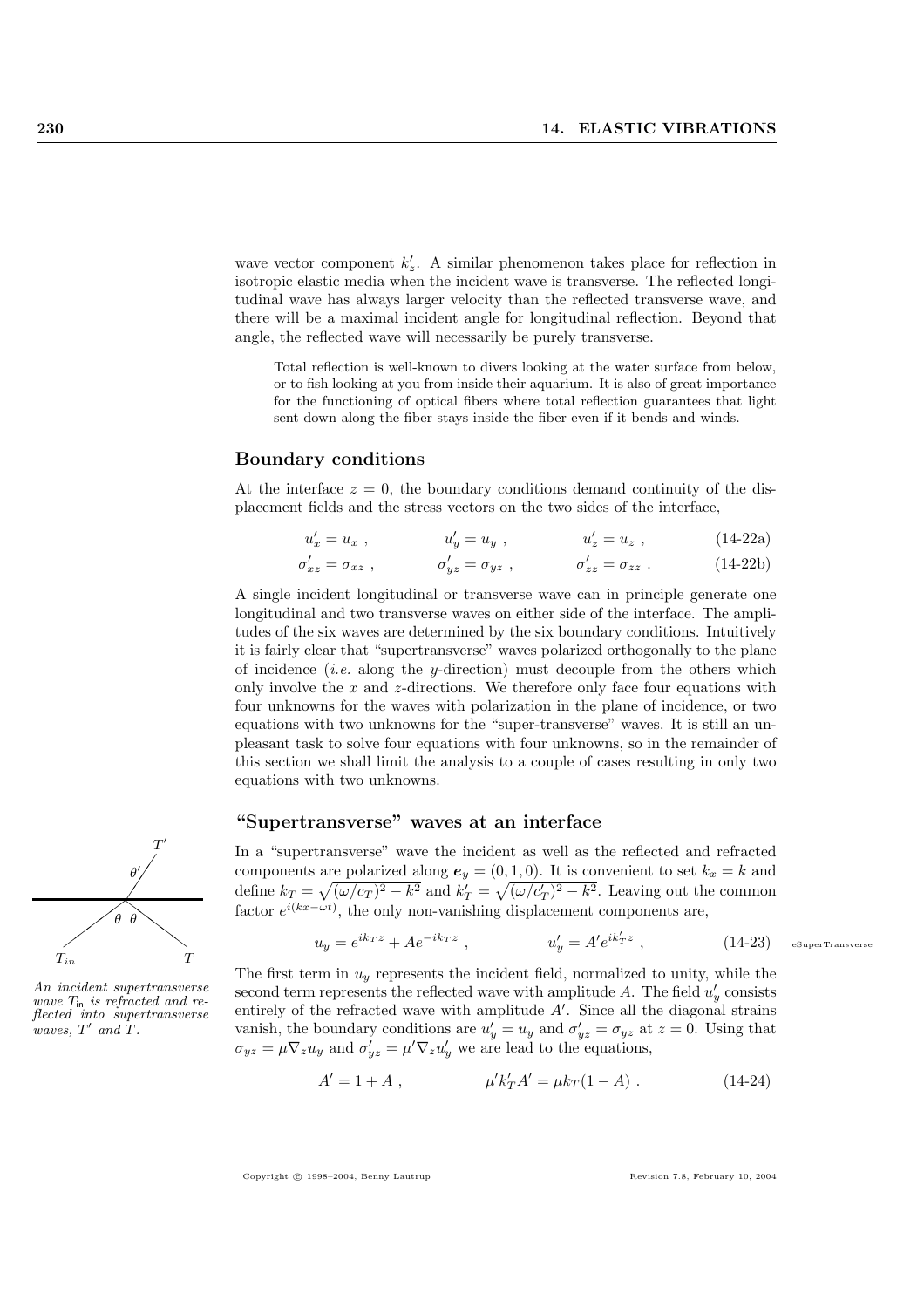

Figure 14.3: "Supertransverse" waves at an interface with  $\mu' = \mu$ . The transmitted amplitudes are obtained by adding 1. (a) Reflected amplitude for  $c'_T = 2c_T$ . The maximum angle is 30° before total reflection sets in. (b) Reflected amplitude for  $c'_T =$  $\frac{1}{2}c_T$ . The maximum angle is 90°. Notice that the amplitude is plotted as  $-A$ .

The solution is,

$$
A = \frac{\mu k_T - \mu' k'_T}{\mu k_T + \mu' k'_T} , \qquad A' = \frac{2\mu k_T}{\mu k_T + \mu' k'_T} , \qquad (14-25)
$$

and using that  $k_T = k \cot \theta$  and  $k_T = k \cot \theta'$ , the amplitudes may be expressed in terms of the angles and the ratio  $\mu'/\mu$ ,

$$
A = \frac{\cot \theta - \frac{\mu'}{\mu} \cot \theta'}{\cot \theta + \frac{\mu'}{\mu} \cot \theta'}, \qquad A' = \frac{2 \cot \theta}{\cot \theta + \frac{\mu'}{\mu} \cot \theta'}.
$$
 (14-26)

Snell's law,  $\sin \theta'/\sin \theta = c'_T/c_T$ , connects the two angles, such that

$$
\cot \theta' = \sqrt{\frac{1}{\sin^2 \theta'} - 1} = \sqrt{\left(\frac{c_T}{c'_T \sin \theta}\right)^2 - 1}.
$$
 (14-27)

In fig. 14.3 the reflected amplitude  $A$  is plotted as a function of the incident angle  $\theta$  for two choices of material parameters.

If  $c'_T > c_T$  and  $k > \omega/c'_T$ , the refracted wave number becomes imaginary,  $k'_T = i\kappa_T$  with  $\kappa'_T =$  $\cdot$   $\mu$  $k^2 - (\omega/c_T')^2$ . The refracted wave now decays with increasing z as  $\exp(-\kappa'_T z)$  and only penetrates a finite distance into the upper half space. It has become a surface wave. The amplitudes are in this case,

$$
A = \frac{\mu k_T - i\mu' \kappa'_T}{\mu k_T + i\mu' \kappa'_T} = e^{-i\phi} , \qquad A' = 1 + e^{-i\phi} , \qquad (14-28)
$$

where  $\tan \frac{1}{2}\phi = \mu' \kappa'_T/\mu k_T$ . Since the complex modulus is unity,  $|A| = 1$ , the totally reflected wave has the same intensity as the incident wave, although phase shifted by  $\phi$  relative to the incident wave.

 $\begin{tabular}{ll} \textbf{Copyright} \textcolor{red}{\textbf{\textcolor{blue}{G}}} & \textbf{1998--2004, \textcolor{red}{\textbf{Benny} Lautrup }}\\ \textbf{198--2004, \textcolor{red}{\textbf{Benny} Lautrup }} & & \\ \textbf{109} & \textbf{199} & \textbf{199} & \textbf{199} \\ \textbf{100} & \textbf{199} & \textbf{199} & \textbf{199} \\ \textbf{110} & \textbf{199} & \textbf{199} & \textbf{199} \\ \textbf{120} & \textbf{19$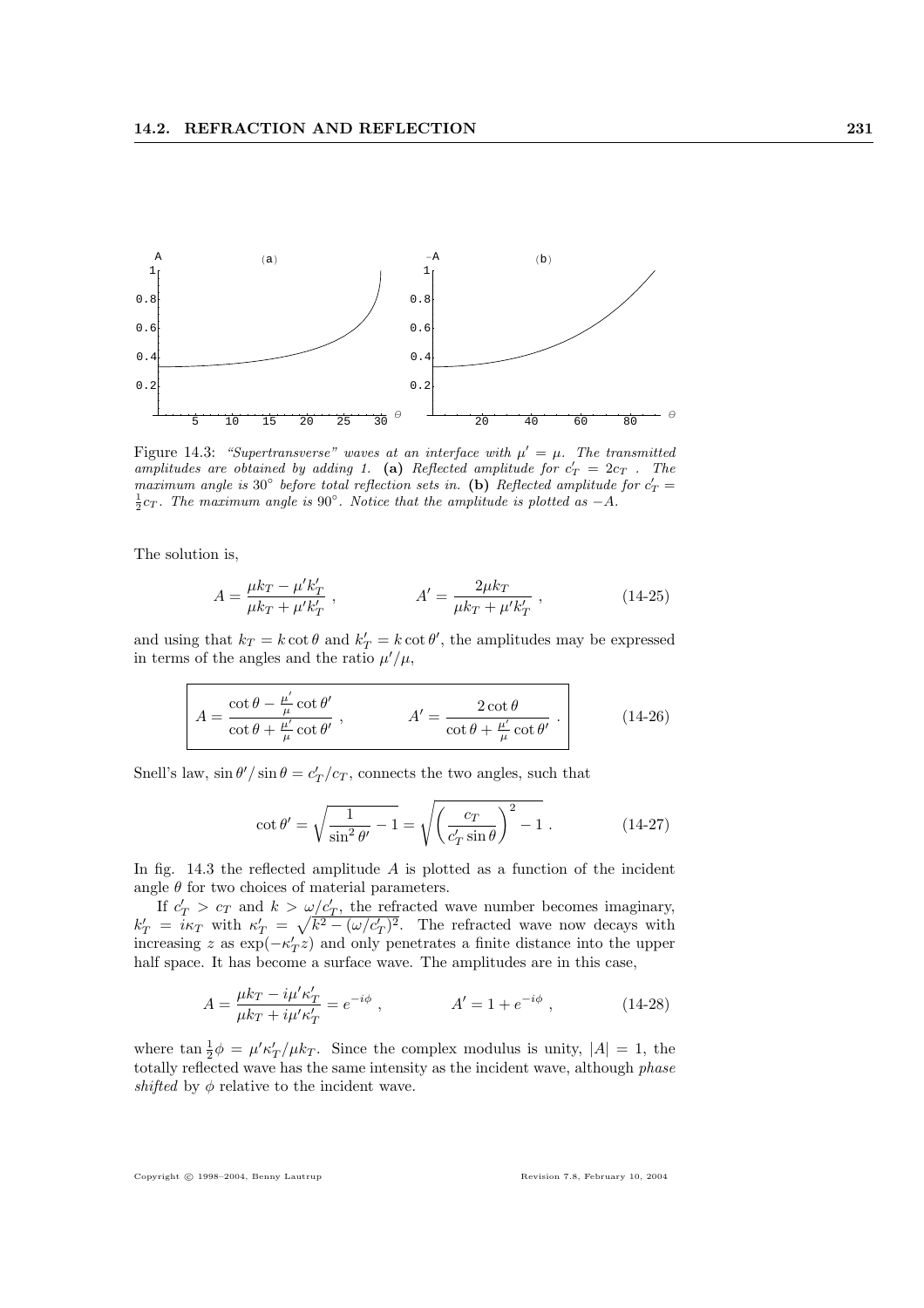

Reflection of a super-<br>transverse wave at a free  $wave$  at a free boundary.



Reflection of a transverse wave at a free boundary. The transverse reflection angle is always the same as the angle of incidence,  $\delta$ longitudinal reflection angle is larger. There is a maximal value  $\theta_{\text{max}} = \arcsin q$  for which a longitudinal reflection is possible.

## Reflection from a free surface

A longitudinal or transverse wave incident on a free surface can only be reflected, and the boundary conditions reduce in this case to the vanishing of the stress vector on the boundary  $z = 0$ ,

$$
\sigma_{xz} = \sigma_{yz} = \sigma_{zz} = 0. \tag{14-29}
$$

For the "supertransverse" wave (14-23) the solution is trivial. We simply take  $A' = 0$  and find  $A = 1$ , such that  $u_y \sim \cos(k_T z)$ .

For a "normal" transverse wave the field is more complicated, because it can contain both longitudinal and transverse reflected components. Apart from an  $\sim$  comain both longitudinal and transverse renected component overall oscillating factor  $e^{i(kx-\omega t)}$  the field is of the form,

$$
\mathbf{u} = (-k_T, 0, k)e^{ik_T z} + A_T(k_T, 0, k)e^{-ik_T z} + A_L(k, 0, -k_L)e^{-ik_L z}, \quad (14-30)
$$

where  $A_T$  and  $A_L$  are the amplitudes of the reflected longitudinal and transverse fields, and where as before  $k_T = \sqrt{(\omega/c_T)^2 - k^2}$  and  $k_L = \sqrt{(\omega/c_L)^2 - k^2}$ . It may readily be verified that the longitudinal field is a gradient, and the transverse fields have no divergence (remembering the oscillating factor  $e^{i(kx-\omega t)}$ ).

From the above field we obtain the surface stresses (apart from the oscillating factor),

$$
\sigma_{xz} = \frac{1}{2} i \mu \left( (k^2 - k_T^2)(1 + A_T) - 2k k_L A_L \right) , \qquad (14-31a)
$$

$$
\sigma_{zz} = i \left( 2\mu k k_T (1 - A_T) + ((\lambda + 2\mu)k_L^2 + \lambda k^2) A_L) \right) \ . \tag{14-31b}
$$

Using the relation  $\rho \omega^2 = (\lambda + 2\mu)(k_L^2 + k^2) = \mu(k_T^2 + k^2)$ , and requiring these stresses to vanish, we obtain the equations,

$$
2kk_L A_L - (k^2 - k_T^2)A_T = k^2 - k_T^2 \t\t(14-32a)
$$

$$
(k^2 - k_T^2)A_L + 2kk_T A_T = 2kk_T , \t\t(14-32b)
$$

with the straightforward solution

$$
A_T = \frac{4k^2k_Lk_T - (k^2 - k_T^2)^2}{4k^2k_Lk_T + (k^2 - k_T^2)^2} , \qquad A_L = \frac{4kk_T(k^2 - k_T^2)}{4k^2k_Lk_T + (k^2 - k_T^2)^2} , \qquad (14-33)
$$

Setting  $k_T = k \cot \theta$  and  $k_L = k \cot \theta'$ , the solution may be cast into a convenient form depending only on the two angles,

$$
A_T = \frac{4 \cot \theta \cot \theta' - (1 - \cot^2 \theta)^2}{4 \cot \theta \cot \theta' + (1 - \cot^2 \theta)^2}, \qquad A_L = \frac{4 \cot \theta (1 - \cot^2 \theta)}{4 \cot \theta \cot \theta' + (1 - \cot^2 \theta)^2}.
$$
\n(14-34)

Snell's law  $\sin \theta / \sin \theta' = c_T / c_L = q$ , connects as before the two angles,

$$
\cot \theta' = \sqrt{\frac{1}{\sin^2 \theta'} - 1} = \sqrt{\frac{q^2}{\sin^2 \theta} - 1}.
$$
 (14-35)

 $\begin{tabular}{ll} \textbf{Copyright} \textcolor{red}{\textbf{\textcolor{blue}{G}}} & \textbf{1998--2004, \textcolor{red}{\textbf{Benny} Lautrup }}\\ \textbf{198--2004, \textcolor{red}{\textbf{Benny} Lautrup }} & & \\ \textbf{1099--2004, \textcolor{red}{\textbf{Beniny} Lautrup }} & & \\ \textbf{1199--2004, \textcolor{red}{\textbf{Benay} Lautrup }} & & \\ \textbf{1209--2004, \textcolor{red}{\textbf{Benay} Lautrup }} & & \\ \textbf{1309--2004, \textcolor{red}{\$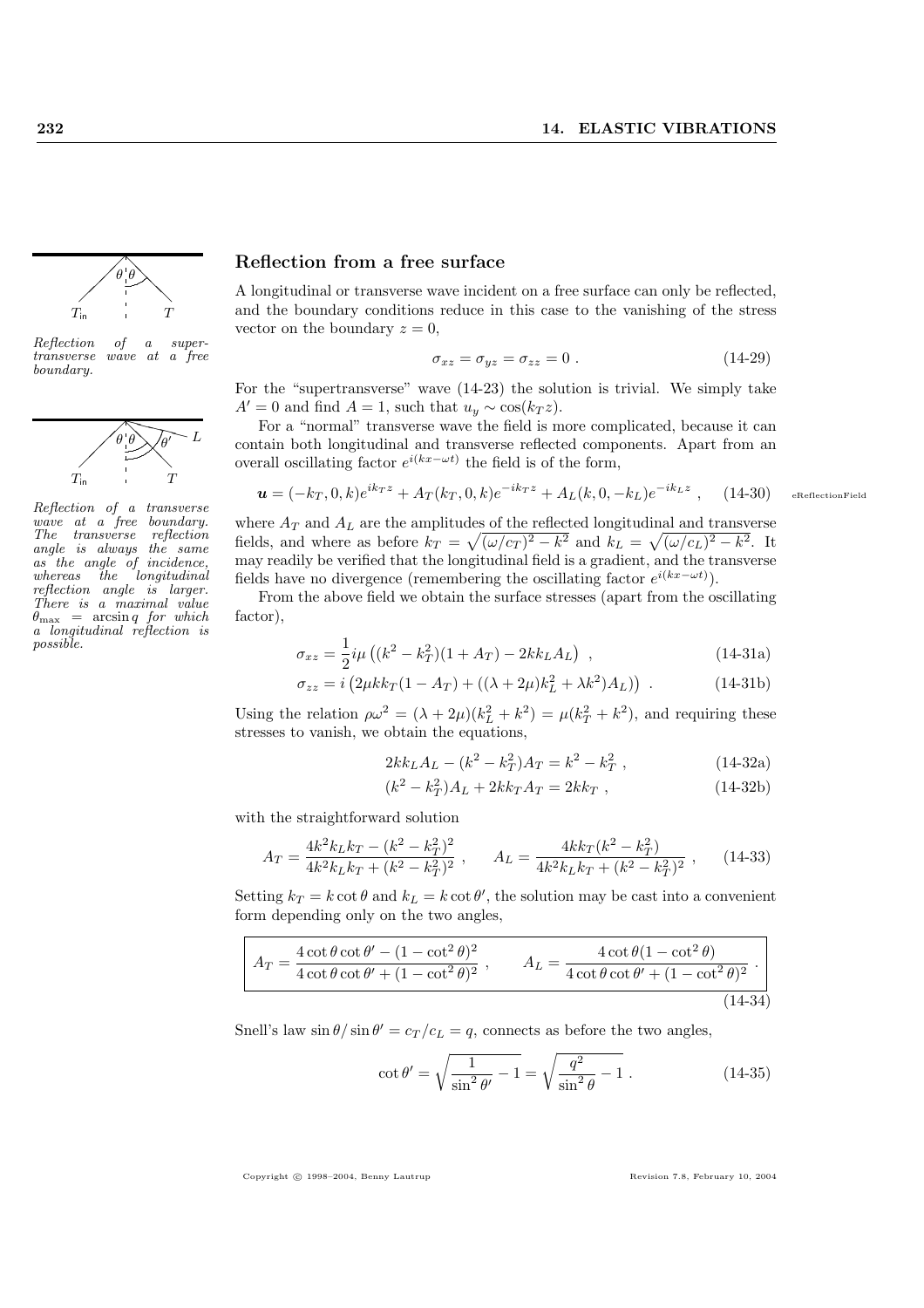

Figure 14.4: Reflected amplitudes as function of the incident angle  $\theta$  for  $q = \frac{1}{2}$ . (a) Transverse incident wave. The maximum angle with both transverse and longitudinal reflected waves is 30 $^{\circ}$ . (b) Longitudinal incident wave. The maximum angle is in this case 90°.

This clearly shows that a transverse incident wave produces a longitudinal reflected wave for  $\sin \theta < q$ , whereas for  $\sin \theta > q$  only a reflected transverse wave  $\blacksquare$  is obtained.

The case of a longitudinal incident wave is very similar and is analyzed in problem 14.2. In fig. 14.4 the intensities of the reflected wave amplitudes are shown for both a transverse and longitudinal incident wave as a function of the angle of incidence.

# 14.3 Surface waves

At a material interface there are special types of waves which do not penetrate into the bulk of the materials, but decay exponentially with the distance from the interface. We have already seen in the preceding section, how such wave components can arise in the refraction of an incident wave into a material with larger phase velocity when the angle of incidence becomes large enough. In this section we shall consider two kinds of free surface waves, Rayleigh waves and Love waves. Both have geophysical significance, in particular in relation to earthquakes where they arise at the encounter of seismic waves with the surface of the Earth.

#### Rayleigh waves

The most general exponentially decaying superposition of normal transverse and a longitudinal surface wave in the lower half space  $z < 0$  is (apart from the oscillating factor  $\exp(i(kx - \omega t))$  which is common to both terms),

$$
\mathbf{u} = A_T(i\kappa_T, 0, k)e^{\kappa_T z} + A_L(k, 0, -i\kappa_L)e^{\kappa_L z} , \qquad (14-36)
$$

where  $A_T$  and  $A_L$  are generally complex constants. It is obtained from the general expression  $(14-30)$  by leaving out the incident wave (which diverges exponentially) and setting  $k_T = i\kappa_T$  with  $\kappa_T = \sqrt{k^2 - (\omega/c_T)^2}$ , and  $k_L = i\kappa_L$  with  $\kappa_L =$  $k^2 - (\omega/c_L)^2$ . Both  $\kappa_T$  and  $\kappa_L$  are real for  $k > \omega/c_T$ , because  $c_T < c_L$ . One



Reflection of a longitudinal wave at a free boundary. The longitudinal reflection angle is the same as the angle of incidence, whereas the transverse reflection angle is smaller.

John William Strutt, 3rd Baron Rayleigh (1842– 1919). Discovered and isolated the rare gas Argon for which he got the Nobel<br>Prize  $(1904)$ . Published Prize  $(1904)$ .  $t$ he influential book "The Theory of Sound" on vibra-, (14-36) eSurfaceWave tions in solids and fluids in 1877-78.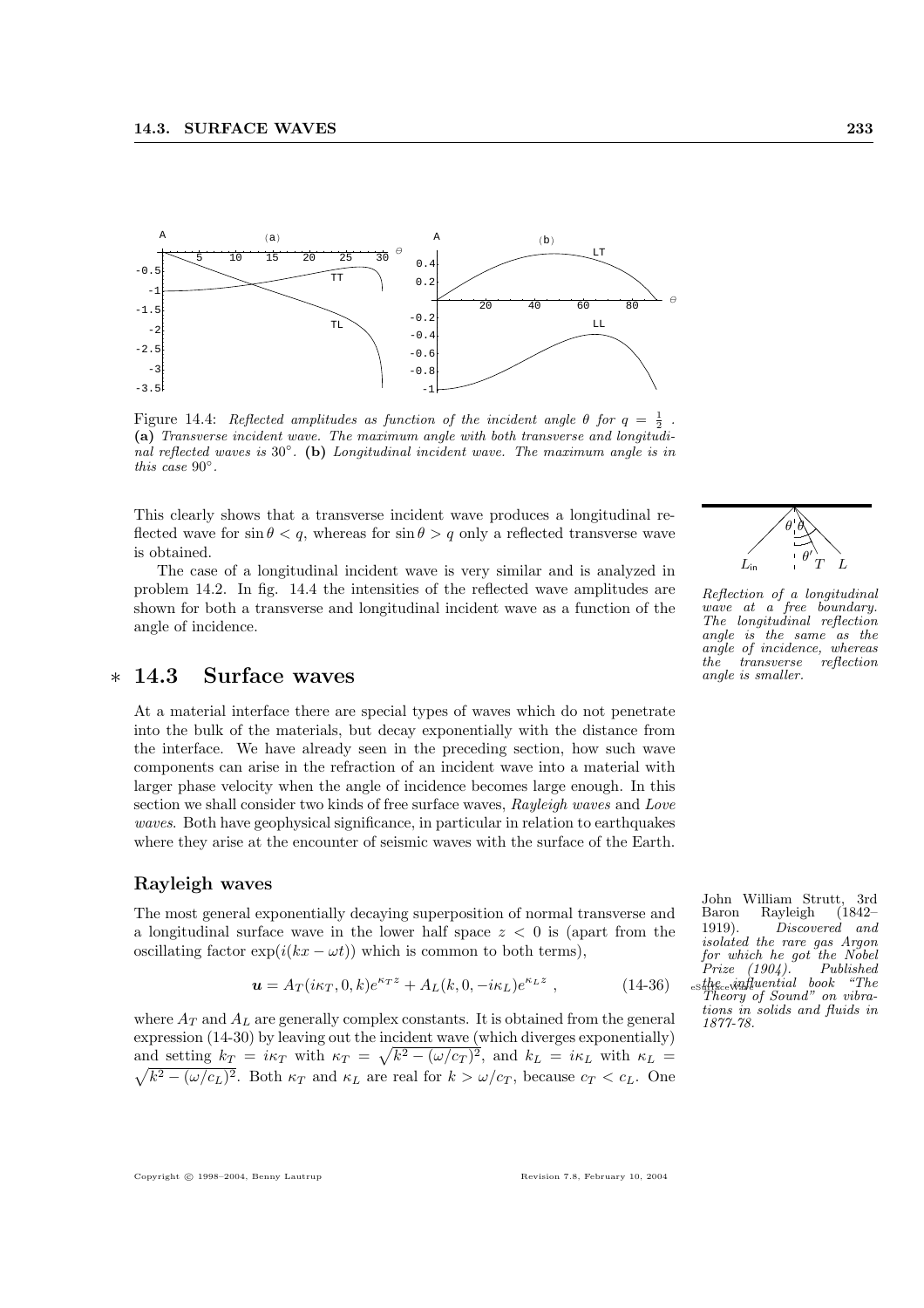

Figure 14.5: One period of a Rayleigh wave moving to the right. The shear component creates a wave-like motion of the surface resembling a water wave (except they are incompressible). Notice the exponential decay of the wave under the surface.

may verify directly that the longitudinal wave is indeed a gradient field, and that the transverse wave is free of divergence.

The free surface boundary conditions are the same as in the preceding section  $\sigma_{xz} = \sigma_{zz} = 0$  for  $z = 0$ , and leaving out the terms due to the incident wave on the right hand side of (14-32), we find from the left hand side,

$$
2ik\kappa_L A_L - (k^2 + \kappa_T^2)A_T = 0 , \qquad (14-37)
$$

$$
(k^2 + \kappa_T^2)A_L + 2ik\kappa_T A_T = 0.
$$
 (14-38)

Since  $iA_L/A_T = (k^2 + \kappa_T^2)/2k\kappa_L = 2k\kappa_T/(k^2 + \kappa_T^2)$ , these equations only have a non-vanishing solution for,

$$
(k^2 + \kappa_T^2)^2 = 4k^2 \kappa_T \kappa_L \tag{14-39}
$$

Defining the phase velocity along the surface  $c = \omega/k$ , this condition turns into an equation for c,

$$
\left[ \left( 2 - \frac{c^2}{c_T^2} \right)^2 = 4 \sqrt{\left( 1 - \frac{c^2}{c_T^2} \right) \left( 1 - \frac{c^2}{c_L^2} \right)} . \right]
$$
 (14-40)

The simplest way to solve this equation is to square it and isolate the ratio  $q = c_T/c_L$  in terms of the ratio  $\xi = c/c_T$ ,

$$
q = \sqrt{\frac{16 - 24\xi^2 + 8\xi^4 - \xi^6}{16(1 - \xi^2)}}.
$$
 (14-41) <sub>eRayleighPhase Velocity</sub>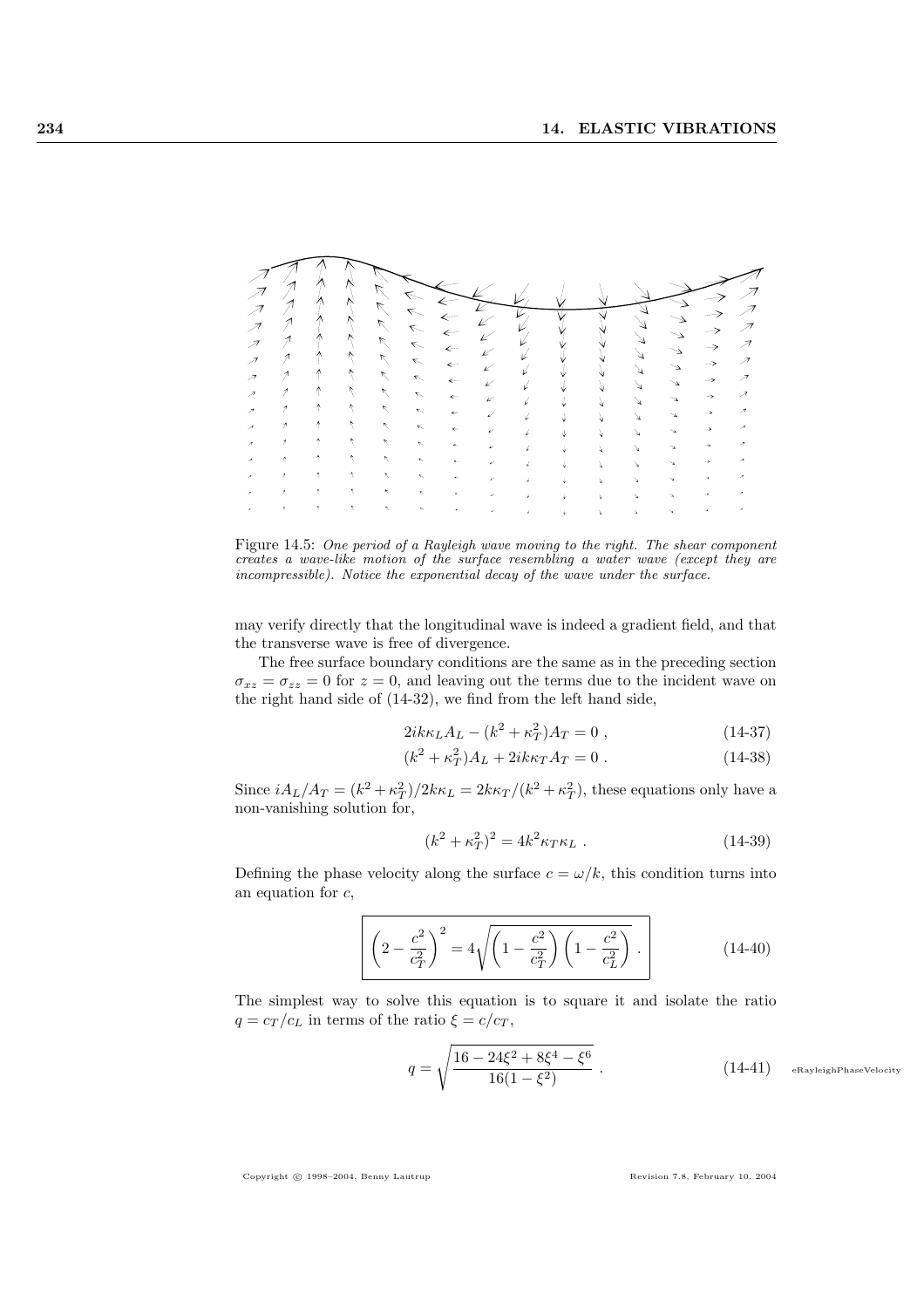

Figure 14.6: Rayleigh waves. (a) Phase velocity as a function of  $q = c_T/c_L$ . For all possible physical values,  $q < 1/\sqrt{2} \approx 0.7$ , the phase velocity is nearly equal to the phase velocity of transverse waves. (b) Ratio of longitudinal and transverse amplitudes as a function of q.

In fig. 14.6(a) the phase velocity  $\xi$  of Rayleigh waves has been plotted as a function of q. The maximal value  $\xi_0 = 0.955313...$  is the real root of the polynomial in the numerator under the squareroot.

Typical values of q are around 0.5, showing that the value of  $\xi$  is close to unity in all practical cases. Expanding (14-41) to lowest order near  $\xi = 1$  we find the approximation  $\xi = 1 - 1/2(11 - 16q^2)$  which for  $q = 0.5$  is better than 1%. The phase velocity of Rayleigh waves is thus normally just a little below the phase velocity of free transverse waves.

Seismic waves created deep inside the Earth's crust are reflected from the surface. If the angle of incidence is large enough, the transverse components will excite Rayleigh waves running along the surface. Since their speed is slightly lower than the transverse waves, they arrive even later than S-waves at a seismometer (if they originate in the same point). During the passing of a Rayleigh wave, the surface suffers a combination of compressional and vertical shear displacements, much like a wave rolling across the sea (see fig. 14.5 and fig. 14.1). Horizontal shear displacements are absent in a Rayleigh wave.

#### Love waves

One could think that there might be "supertransverse" free surface waves, either at a free surface or at a material interface, but neither of these types are in fact possible (see problem 14.3). Love found, however, in 1911 that supertransverse free waves may be created if the surface material is heterogeneous with elastic properties that change with height  $z$ .

The simplest geometry is obtained by placing a layer of a material of thickness h situated on top of a material filling the half-space  $z < 0$ . Under the conditions that  $c_T > c'_T$  and  $\omega/c_T < k < \omega/c'_T$  there will be a solution which is exponentially damped in the lower half-space and has running waves in the upper layer. Augustus Edward Hough Love  $(1863-1940)$ . British scholarly physicist. Contributed to the mathematical theory of elasticity, and to the understanding and analysis of the waves created by earthquakes.



Love waves may arise in a layer of thickness h on top of a half-space  $z < 0$  of other material.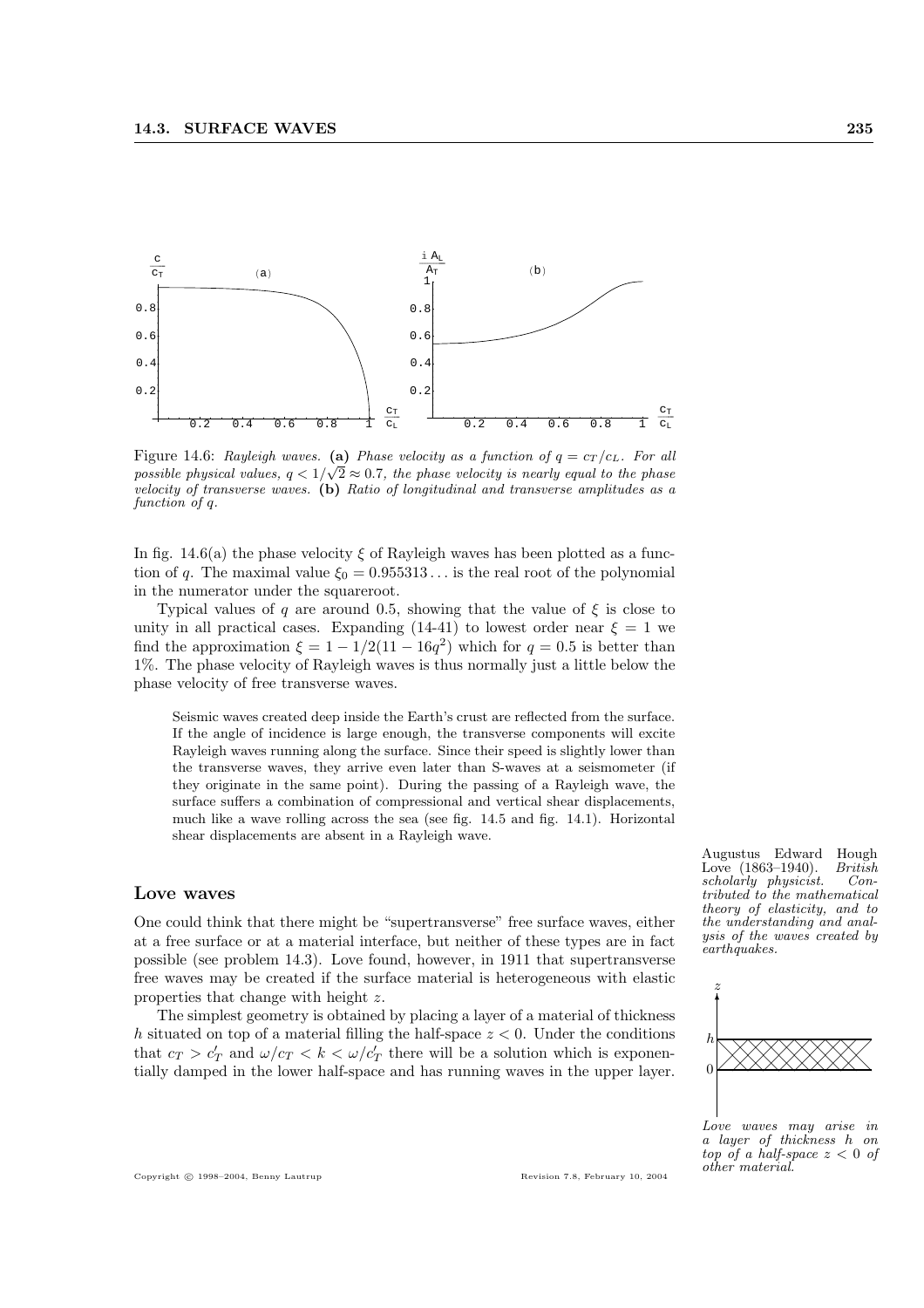

Figure 14.7: Love waves for  $c'_T = 0.5c_T$  and  $\mu' = \mu$ . (a) Phase velocity  $c/c'_T$  as a function of  $\omega h/c_T$ . For a given frequency there is a finite number of possible phase velocities. (b) Amplitude ratio  $A/A'$  as a function of phase velocity  $c/c_T$ .

Anticipating that the stress,  $\sigma'_{yz} = \mu' \nabla_z u'_y$ , must vanish at the top of the layer,  $z = h$ , a supertransverse field takes the following form in the two media,

$$
u_y = Ae^{\kappa_T z} , \qquad \qquad u'_y = A' \cos k'_T (h - z) , \qquad (14-42)
$$

where  $\kappa_T =$ p  $k^2 - (\omega/c_T)^2 = k$ p  $1 - (c/c_T)^2$  and  $k'_T =$ where  $\kappa_T = \sqrt{k^2 - (\omega/c_T)^2} = k\sqrt{1 - (c/c_T)^2}$  and  $k'_T = \sqrt{(\omega/c'_T)^2 - k^2} =$  $k\sqrt{(c/c_T')^2 - 1}$ . The remaining boundary conditions are as before  $u'_y = u_y$  and  $\sigma'_{yz} = \sigma_{yz}$  at  $z = 0$ , leading to

$$
A = A' \cos(k'_T h) , \qquad \mu \kappa_T A = \mu' k'_T A' \sin(k'_T h) . \qquad (14-43)
$$

A non-trivial solution can only exist for,

$$
\mu \kappa_T = \mu' k'_T \tan(k'_T h) \tag{14-44}
$$

Introducing  $c = \omega/k$  we have  $\kappa_T = k$ p  $\overline{1-(c/c_T)^2}$  and  $k'_T = k$  $\sqrt{(c/c_T')^2 - 1}.$ Solving the above equation for  $kh$ , we obtain

$$
kh = \frac{1}{\sqrt{\frac{c^2}{c_{\overline{T}}} - 1}} \arctan \frac{\mu \sqrt{1 - \frac{c^2}{c_{\overline{T}}} }}{\mu' \sqrt{\frac{c^2}{c_{\overline{T}}} - 1}} \,. \tag{14-45}
$$

For any value of the phase velocity in the interval  $c'_T < c < c_T$  this permits us to calculate the value of kh and — since h is assumed known — of  $\omega = ck$ . Conversely, for a given frequency  $\omega$  one may solve this equation for the allowed values of c. The infinity of branches of inverse tangent yields an infinite number of possible frequencies for a given phase velocity. Conversely, there is only a finite number of allowed phase velocities for a given frequency. The solutions  $c/c_T$  are plotted in fig. 14.7(a) as functions of the dimensionless frequency parameter  $\omega h/c_T'$  for a choice of material parameters. In fig. 14.7(b) the amplitude ratio  $A/A'$  is plotted as a function of the phase velocity parameter  $c/c_T'$ .

A surface layer thus acts like a wave guide for Love waves. Contrary to Rayleigh waves Love waves are dispersive with phase velocity that depends on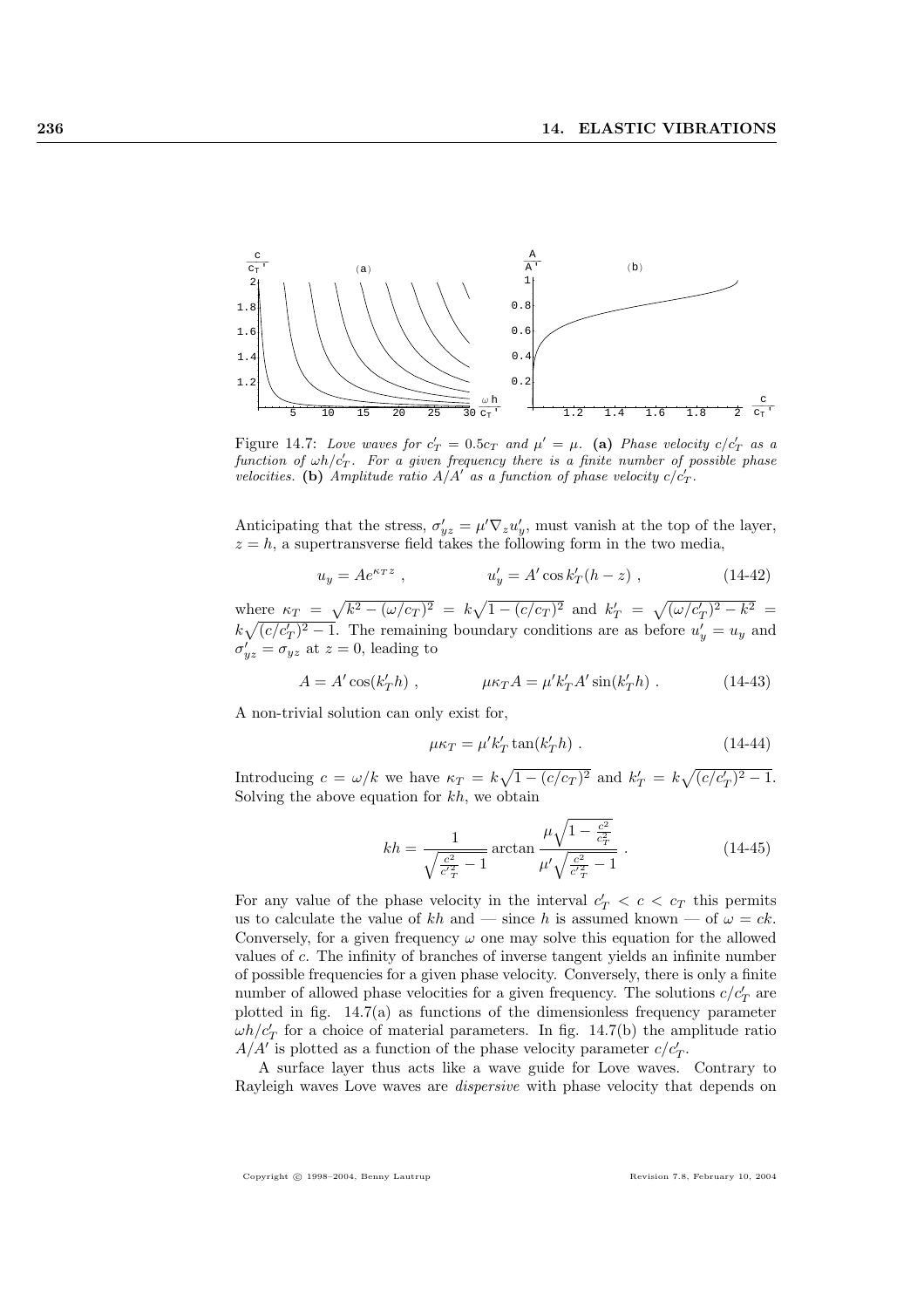the wavelength (or frequency). Since  $c'_T < c < c_T$  Love waves move faster than Rayleigh waves in the surface layer, but slower than shear waves in the bulk. Love waves thus arrive before the Rayleigh waves originating in the same point (see fig. 14.1). In earthquakes Love waves are the most destructive because of the shearing motion of the surface layer which is not very well tolerated by buildings.